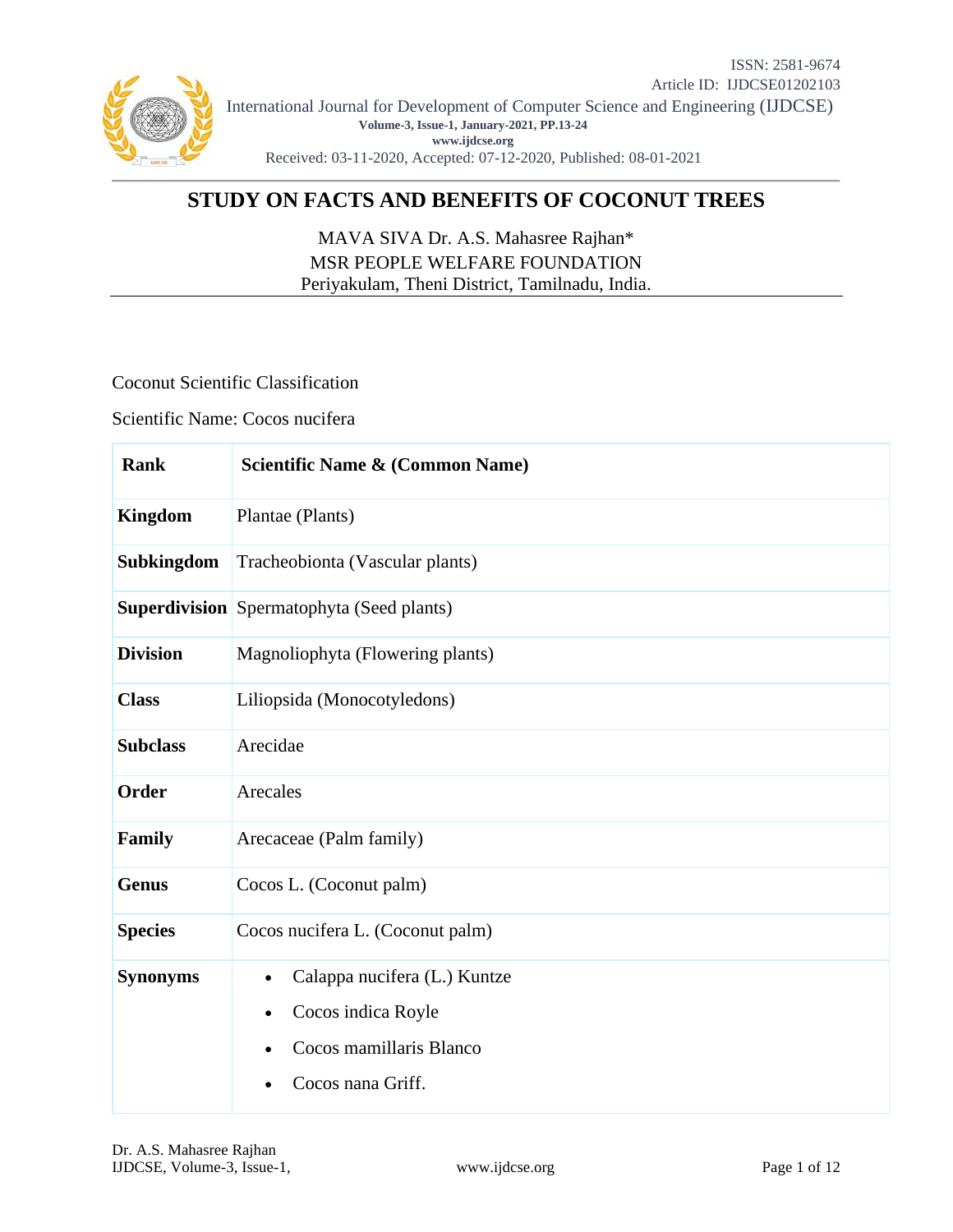

Cocos nucifera commonly known as coconut belongs to the large Palmaceae family of palm trees and is native to coastal areas of Southeast Asia. It is commonly believed that the name "coconut" was given by Portuguese sailors in the 16th century because the three holes on the coconut looked like a human face. "Coco" means "laughing face," or "grimace." The English word "nut" was only added later on. The coconut is not a nut at all, but a stone fruit. Coco palm grows well under tropical climates. The palm requires moist, sandy, well-drained soil and flourishes well all along the saline-rich coastal regions. It has a lifetime of about 75 to 100 years. Once planted, it may take about 4-5 years to begin their first produce, and often, quite longer time in some species. Several hundred species of the coconut palms grown all over the tropics, and their taste of meat and flavor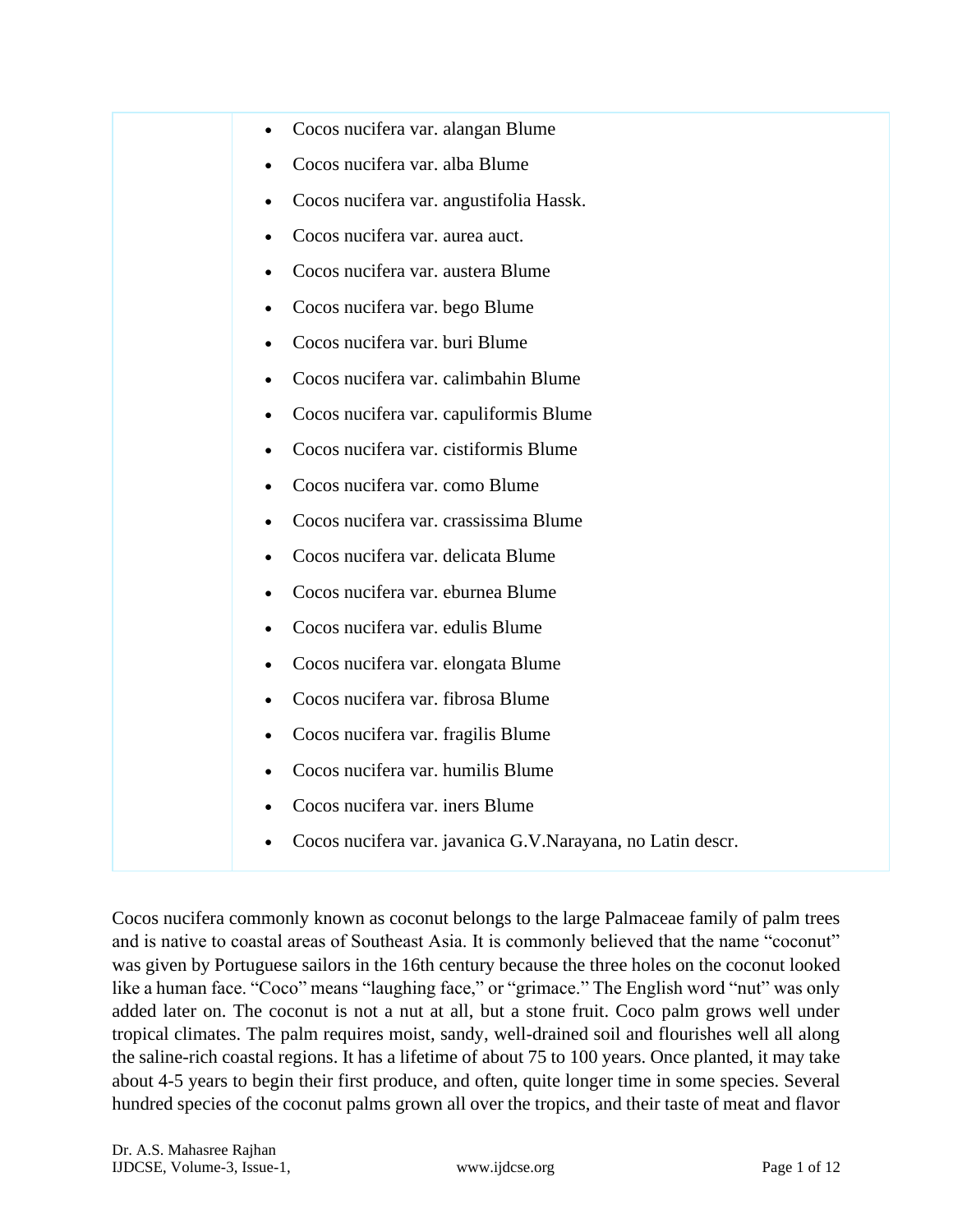of water thus may vary according to saline content of the soil, distance from sea-shore, amount of rain-fall, etc.

## **Plant**

Coconut is a tall, erect, single-stemmed, monoecious palm which grows up to 30 m (98 ft.) tall. It thrives best in full sun and is adaptable to wide range of soil type's light, medium and heavy, – peaty soil, sandy, calcareous, saline to clayey soils. It tolerates alkaline soils. Though coarse sand is its natural habitat, best growth is obtained on free draining, deep soils with good physical and chemical properties. It is therefore widely grown on loams as well as clays that are well drained. Coconut is intolerant of water-logging will not survive more than 2 weeks of surface waterlogging. Coconut tolerates drought poorly. It has fibrous root system and slender, more or less curved or inclined, stout trunk, 30–45 cm diameter. Leaves are frond-like, 2–6 m long, clustered at top of trunk, pinnatisect whereas leaflets are 0.6–1 m long, narrow, linear-lanceolate, bright green, inserted on rachis in 2 ranks. Plant produces both the female and male flowers on the same inflorescence; therefore, the palm is monoecious. Male flowers with six creamy-yellow perianth segments surrounding six stamens, pistillode topped by 3 nectar glands. Female flowers are sweetscented, larger, globose, with 6 creamy-yellow perianth segment in two whorls, with 6 staminodes, 3-locule ovary, and a trifid stigma.

## **Fruit**

Botanically, the coconut fruit is a drupe, not a true nut. It consists of, from the outside in, a thin hard skin (exocarp), a thicker layer of fibrous mesocarp (husk), the hard endocarp (shell), the white albuminous endosperm (kernel), and a large cavity filled with fluid ("coconut water"). Coconuts sold in the shops of non-tropical countries often have had the exocarp (outermost layer) removed. The mesocarp is composed of a fiber, called coir, which has several traditional and commercial uses. The shell has three germination pores (micropyles) or "eyes" that are clearly visible on its outside surface once the husk is removed. When immature, the exocarp is usually green, yellow or sometimes bronze, becoming brown when mature. Wide variation in fruit shape exocarp color, green, yellow, reddish-brown, etc. and size exist within types and populations. [Fruit](https://www.healthbenefitstimes.com/category/fruits/) is usually elongated, ovoid; ellipsoid to almost spherical weighs between 0.85 and 3.7 kg. Seed comprises the dark brown shell, kernel, cavity and embryo.

### **History**

Coconut has been the subject of much interpretation and speculation in regard to its natural origin because of its wide distribution and cultivation in the tropics and subtropics. It is supposed that the coconut palm is native to coastal areas (the littoral zone) of Southeast Asia (Malaysia, Indonesia, Philippines) and Melanesia. It is supposed that in prehistoric times wild forms (niu kafa) eastwards into the central Pacific to the tropical Pacific islands (Polynesia, and Micronesia) and westward to coastal India, Sri Lanka, East Africa, and tropical islands (e.g., Seychelles, Andaman, Mauritius) in the Indian Ocean. Coconut is either an introduction in the pre-Columbian times or possibly native to the Pacific coast of Central America. Today due to its higher nutritional value as well as it wonderful health benefits it is grown throughout the world with suitable environment.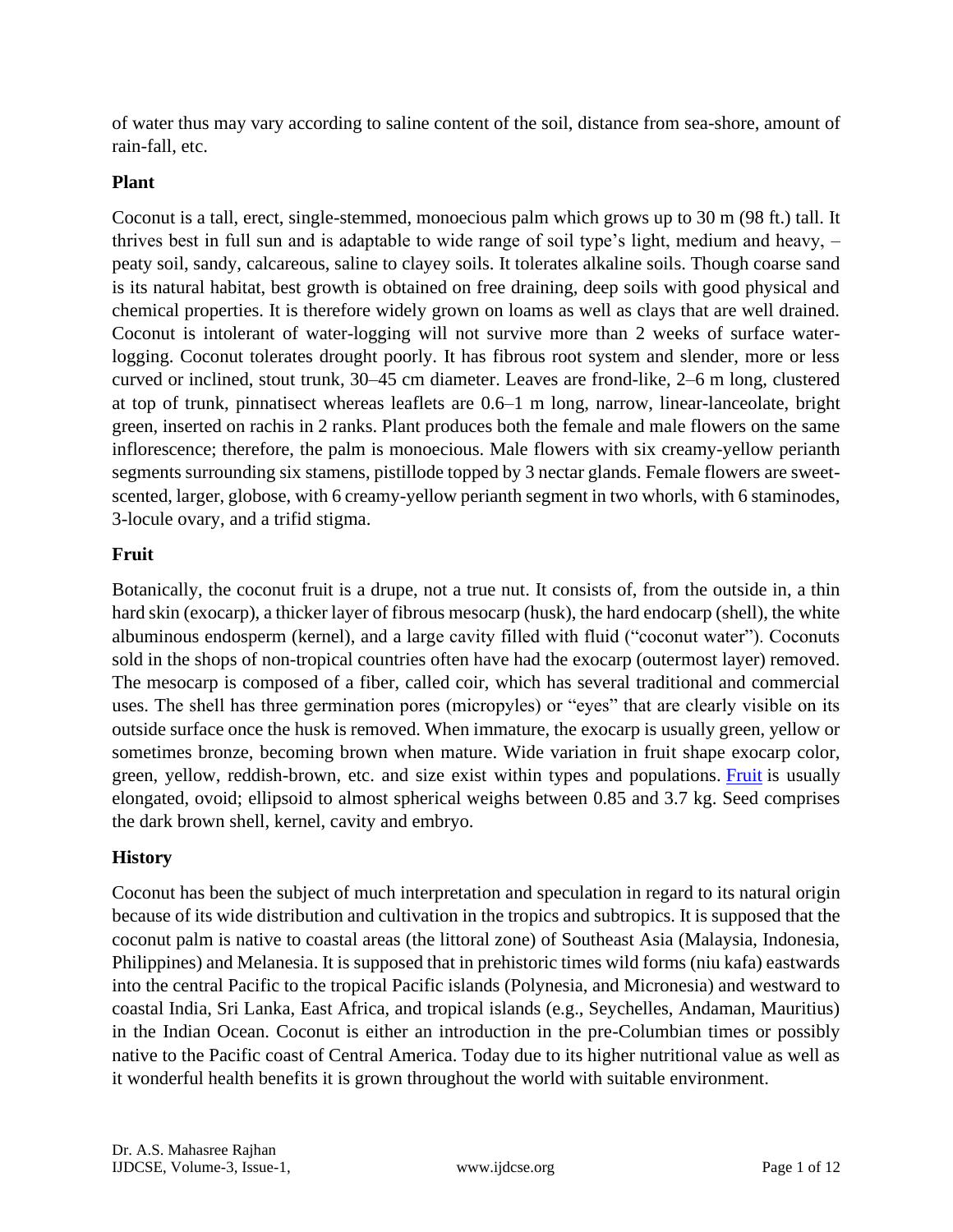### **Nutritional Value**

Apart from their mild and sweet taste, coconut is a good source of nutrients, vitamins and minerals. Consuming 80 gram of coconut offers 26.79 g of Total Fat, 1.2 mg of Manganese, 0.348 mg of Copper, 1.94 mg of Iron, 7.2 g of Total dietary Fiber, 8.1 µg of Selenium, 90 mg of Phosphorus and 12.18 g of Carbohydrate. Moreover many Amino acids 0.031 g of Tryptophan, 0.097 g of Threonine, 0.105 g of Isoleucine, 0.198 g of Leucine, 0.118 g of Lysine and 0.05 g of Methionine are also found in 80 gram of Coconuts.

| <b>13.2 Coconut Quick Facts</b> |                                                                                                                                                                                                                                                                                                                                                              |
|---------------------------------|--------------------------------------------------------------------------------------------------------------------------------------------------------------------------------------------------------------------------------------------------------------------------------------------------------------------------------------------------------------|
| Name:                           | Coconut                                                                                                                                                                                                                                                                                                                                                      |
| <b>Scientific</b><br>Name:      | Cocos nucifera                                                                                                                                                                                                                                                                                                                                               |
| Origin                          | Native to coastal areas of southeast Asia                                                                                                                                                                                                                                                                                                                    |
| <b>Colors</b>                   | Light green when young, which becomes dry and turn gray as the nut matures                                                                                                                                                                                                                                                                                   |
| <b>Shapes</b>                   | Elongated, ovoid, ellipsoid to almost spherical                                                                                                                                                                                                                                                                                                              |
| <b>Flesh colors</b>             | White                                                                                                                                                                                                                                                                                                                                                        |
| <b>Taste</b>                    | Mild and Sweet                                                                                                                                                                                                                                                                                                                                               |
| <b>Calories</b>                 | 283 Kcal./cup                                                                                                                                                                                                                                                                                                                                                |
| <b>Major</b><br>nutrients       | Total Fat (76.54%)<br>Manganese (52.17%)<br>Copper (38.67%)<br>Iron $(24.25%)$<br>Total dietary Fiber (18.95%)                                                                                                                                                                                                                                               |
| <b>Health</b><br>benefits       | Good for your heart, Weight management, Blood sugar control, Protects against<br>infection, Improves digestion, Prevents skin infection, Promotes hair growth,<br>Gives your energy levels a boost, Candida, Healing and Infections, Stress<br>relief, Bones, Dental care, Boosts Hydration, Reduces Blood Pressure, Relieves<br>Hangovers, Treats Headaches |

[Coconut Image Gallery](https://www.healthbenefitstimes.com/coconut/nggallery/slideshow)



Coconut-green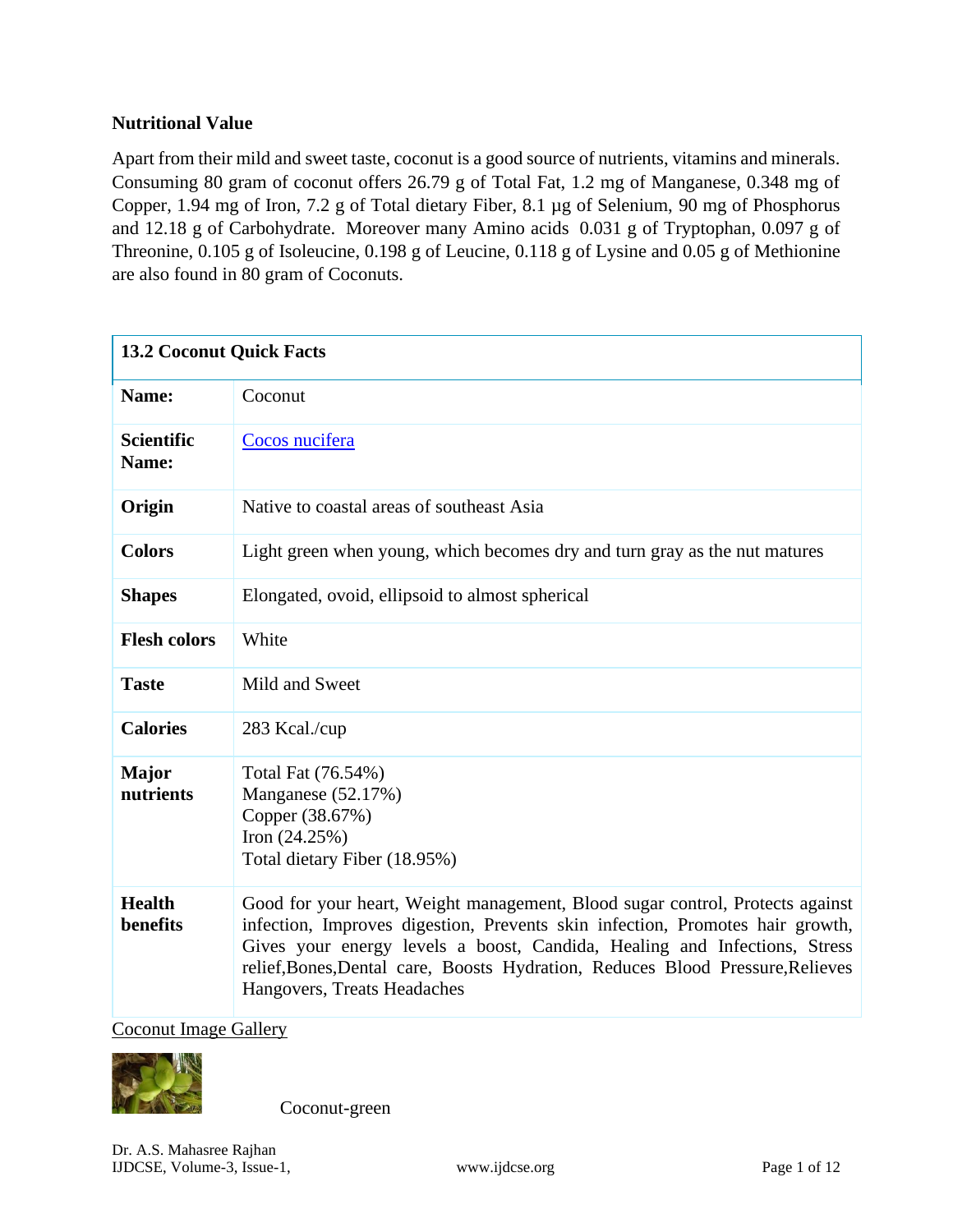

Coconut-illustration

Coconut-cut

## **13.3 Health benefits of Coconut**

The coconut is actually an exotic fruit which is well-known because of its dietary advantages. Its meat, juice as well as oil are well-known around the world because of its delicious flavor as well as large quantity of vitamins, minerals as well as nutrition. Coconut was utilized by ancient individuals to deal with numerous health conditions, and is also still identified nowadays because of its nutritious as well as therapeutic qualities. Let's explore more of the amazing health benefits of coconuts and what they have to offer.

### **1. Good for your heart**

As we all know that coconut is low in sodium and high in potassium so it is an excellent food for people suffering from high blood pressure. As coconuts contain no Tran's fats and are gluten-free, they are loaded with high amounts of dietary fiber, and therefore are good for your heart. Coconut not only improves the cholesterol ratio in your body, but also protects your arteries from damage.

### **2. Weight management**

Coconuts are wonderful source of fiber and low in calories which means that they make you full faster, and in turn beat hunger pangs. Apart from that it also increases your metabolic rate thereby promoting weight loss. They not only prevent obesity but also its related health complications.

### **3. Blood sugar control**

The presence of fiber in coconut slows down the release of glucose into the bloodstream which in turn drops the blood sugar levels and controls other problems caused due to diabetes. Apart from that, they also help decrease the amount of strain on the pancreas, helping them function optimally.

### **4. Protects against infection**

Coconuts are loaded with a myriad of healthy nutrients which helps to boost immunity and keeps diseases at bay. Apart from that it also has antibacterial, antiviral and antifungal properties that help protect you from a wide range of infections and support overall immune functions.

### **5. Improves digestion**

As most of us are unaware of the fact that coconut is an excellent source of good fats (MCTs – medium chain triglycerides) which are quite beneficial for people with digestion problems. It also improves bowel movement and digestion in addition to helping in nutrient absorption.

### **6. Prevents skin infection**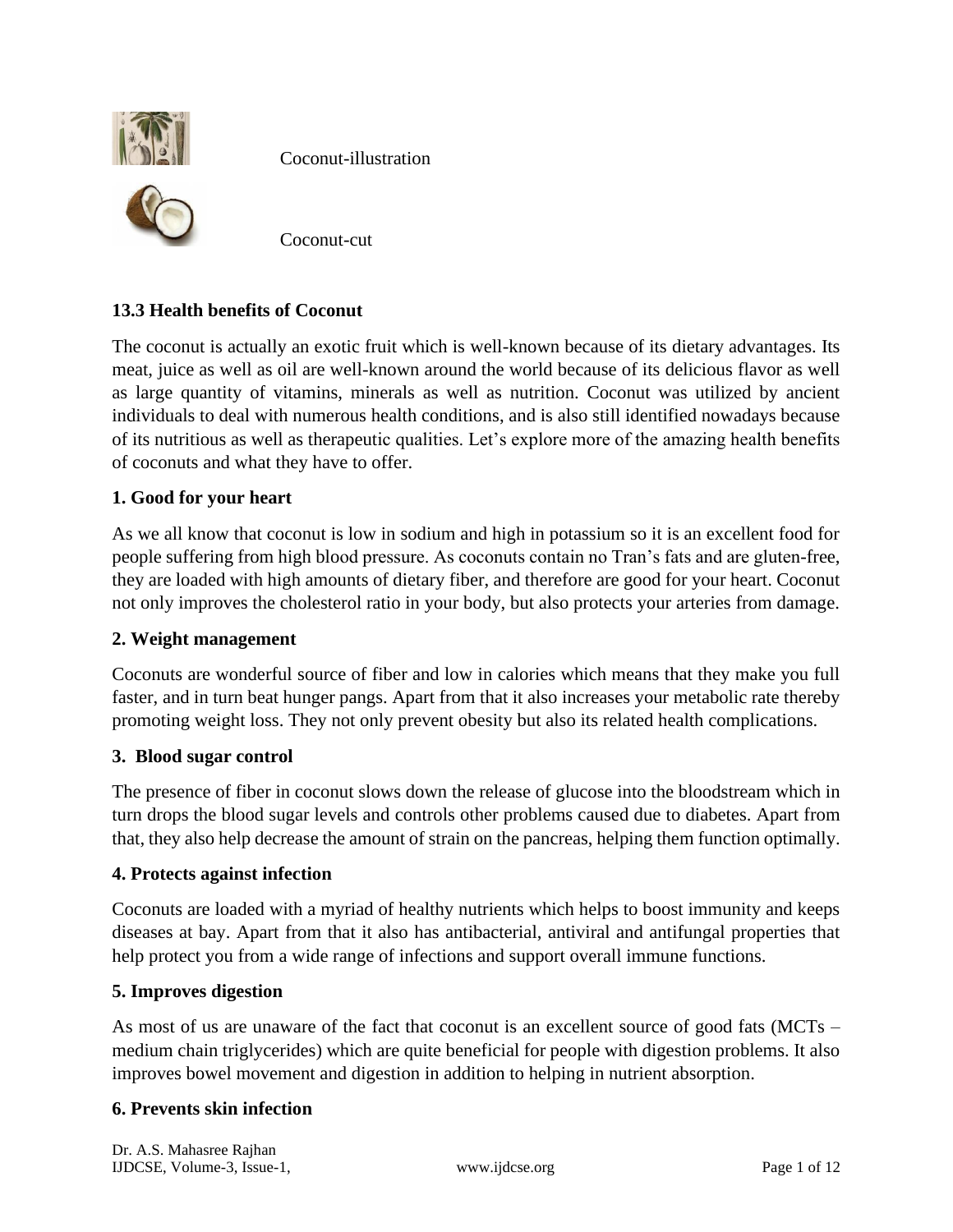Regular use of <u>[coconut oil](https://www.healthbenefitstimes.com/coconut-oil/)</u> or [milk](https://www.healthbenefitstimes.com/milk/) topically helps in shielding the skin from numerous infections in addition to combating symptoms of skin infections like dermatitis, eczema and psoriasis. It acts as a natural aid to prevent sagging skin, age spots and wrinkles along with softening your skin. Coconut not only helps maintain the chemical balance of your skin but also provides protection against harmful UV rays.

## **7. Promotes hair growth**

Coconuts and their by-products are certainly the best natural aids when it comes to promoting hair growth and preventing hair loss. As [coconut milk](https://www.healthbenefitstimes.com/health-benefits-of-coconut-milk/) is loaded with a wide range of healthy nutrients, using it on a regular basis reduces hair loss and hair breakage. Furthermore, applying or massaging coconut oil to your scalp makes your hair strong in addition to controlling dandruff and promoting hair growth.

## **8. Gives your energy levels a boost**

In case you are feeling tired or stressed out, have a few pieces of coconut to boost your energy levels naturally. It is one of the best nutritional sources of instant energy that improve physical endurance as well as athletic performance. Coconut also helps in relieving symptoms of chronic fatigue syndrome in addition to providing extra energy.

## **Health benefits of Coconut oil**

## **1. Hair care**

Coconut oil helps in healthy growth of hair and gives your hair a shiny quality. It is also effective in reducing protein loss, which may cause various unattractive or unhealthy qualities in your hair. It is used as hair care oil and is used in manufacturing various conditioners and dandruff relief creams. It is normally used topically for hair care.

Coconut oil is widely used in the Indian sub-continent for hair care. It is an excellent conditioner and helps the re-growth process of damaged hair. Apart from that it provides the essential proteins required for nourishing and healing damaged hair. Research studies indicate that coconut oil provides better protection to hair from damage caused by hygral fatigue.

## **2. Weight loss**

Coconut oil is considered quite beneficial for weight loss. It contains short and medium-chain fatty acids that help in taking off unnecessary weight. Research suggests that coconut oil helps to reduce abdominal obesity in women. It is also easy to digest and it helps in healthy functioning of the thyroid and endocrine system. Additionally, it increases the body's metabolic rate by eliminating stress on the pancreas; thus burning more energy and helping obese and overweight people lose the weight. Hence, people living in tropical coastal areas, who use coconut oil every day as their primary cooking oil, are usually not fat, obese or overweight.

### **3. Candida**

Candida which is also known as Systemic Candidiasis, is actually a disastrous disease caused from excessive and uncontrolled growth of yeast called Candida Albicans in the stomach. Coconut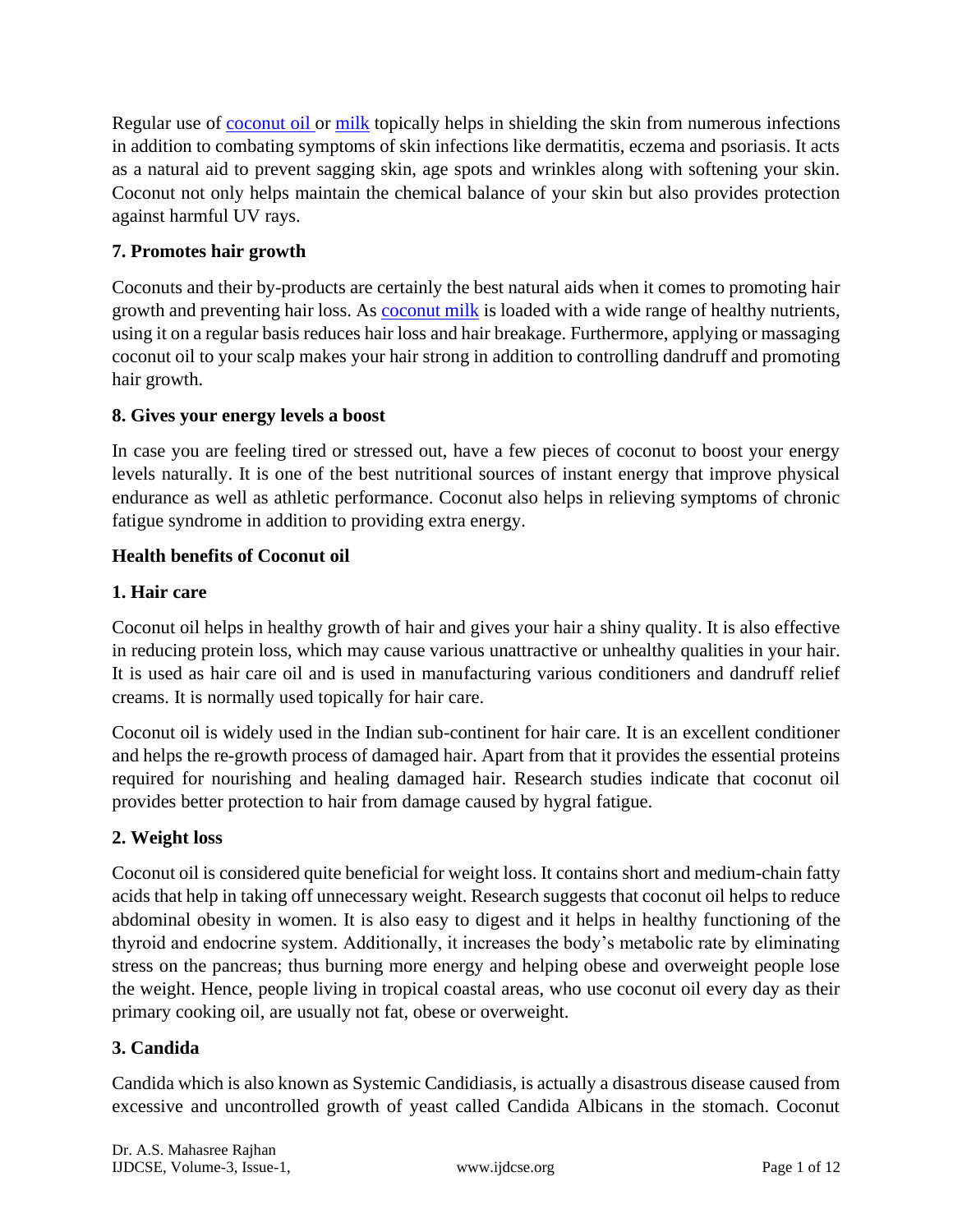offers relief from the inflammation caused by candida, both externally and internally. Its high moisture retaining capacity keeps the skin from cracking or peeling off. Capric acid, Caprylic acid, caproic acid, myristic acid and lauric acid found in coconut oil help in eliminating Candida albicans.

## **4. Healing and Infections**

Coconut oil when applied to infected areas forms a chemical layer that helps to protects the infected body part from external dust, air, fungi, bacteria and viruses. Coconut oil is extremely effective on bruises because it speeds up the healing process of damaged tissues.

### **5. Stress relief**

Coconut oil is quite soothing and therefore it helps in eliminating stress. Applying it to the head, followed by a gentle massage, helps to eliminate mental fatigue. According to research virgin coconut oil gives relief from stress and has antioxidant properties.

### **6. Bones**

As mentioned earlier, coconut oil improves the ability of our body to absorb important minerals. These include calcium and magnesium, which are essential for the development of [bones.](https://www.healthbenefitstimes.com/how-to-build-strong-bones/) Therefore, it is very useful to women who are susceptible to osteoporosis after middle age.

### **7. Dental care**

Calcium is an important component of our teeth. Since coconut oil accelerates absorption of calcium by the body, it helps in developing strong teeth. It also stops tooth decay. Recent research suggests that coconut oil is beneficial in reducing plaque formation and plaque induced gingivitis.

### **13.3 Health benefits of Coconut Water**

### **1. Boosts Hydration**

Ingredients present in [coconut water](https://www.healthbenefitstimes.com/health-benefits-of-coconut-water/) are effective at hydrating the human body than those of sports and energy drinks. During severe exercise or extended periods of physical activity, the human body loses mineral-rich fluids. However, coconut water serves as an excellent replacement medium with 294 mg of potassium and 5 mg of natural sugar per glass, unlike your favorite sports drink that only contains half of the potassium content and five times the amount of processed sugar. Additionally, the sodium count is only 25 mg, which is comparatively low compared to the 41 and 20 mg found in sports drinks and energy drinks respectively.

### **2. Reduces Blood Pressure**

In certain cases, unbalanced level of electrolytes can result in high blood pressure. Coconut water contains an adequate supply of electrolytes so it can be used as a balancing mechanism. Apart from that it is also recommended that coconut water must be consumed at the start of each day to foster the balance of these electrolytes.

### **3. Relieves Hangovers**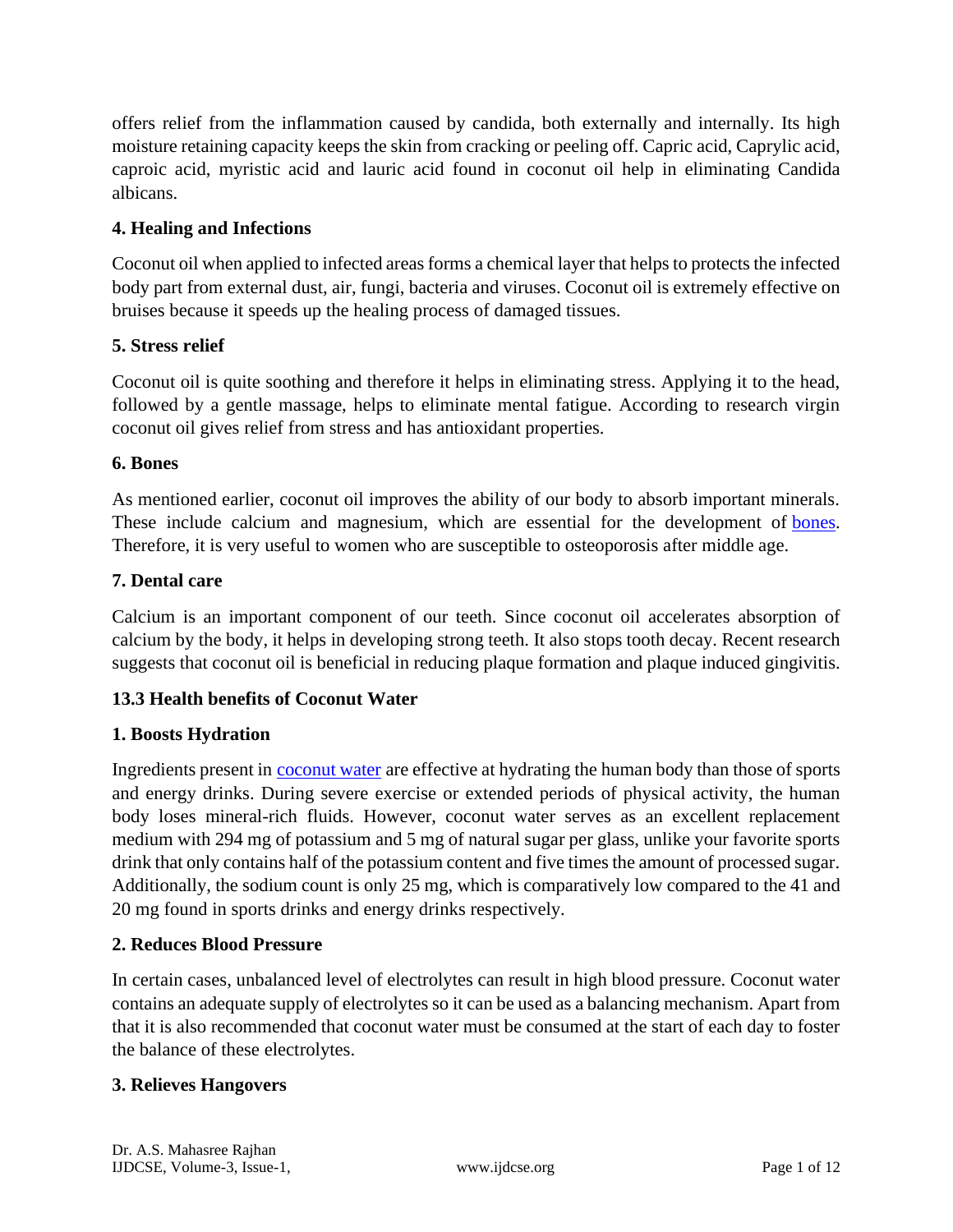Coconut water is one of the wonderful natural remedy for hangovers. Alcohol robs your body of hydration and this dehydration causes your morning-after booze blues. Coconut water fills the electrolytes in the body and boosts hydration, therefore making you feel better.

Also, the antioxidants in this revitalizing health drink fight oxidative stress caused by indulging in too much alcohol. It will also help settle an acid stomach.

You can simply make a smoothie by mixing 2 cups each of unsweetened coconut water and ripe [mangoes,](https://www.healthbenefitstimes.com/health-benefits-of-mangoes/) 2 to 3 tablespoons of [lemon](https://www.healthbenefitstimes.com/health-benefits-of-lemons/) juice, 2 fresh mint sprigs and ½ cup of ice.

## **4. Treats Headaches**

Most headaches, even migraines, are caused by dehydration. In such cases, coconut water can be of great help in supplying electrolytes to the body and boosting hydration.

Coconut water is also rich in magnesium. People who suffer from migraines often have low levels of magnesium. Researches also suggest that magnesium can help reduce the frequency of migraine attacks.

## **How to Eat**

- Palm heart or palm [cabbage](https://www.healthbenefitstimes.com/cabbage/) serves as a vegetable, used in salads, or in food dishes like lumpia, achara, spring roll and also made into pickles in coconut vinegar.
- Pith of the stem contains starch which may be extracted and used as flour.
- If a matured nut is allowed to germinate, its cavity fills with a spongy mass called 'bread' which is extracted from the germinated nut eaten raw, baked or toasted in shell over fire.
- It makes a soft food for babies and elderly people.
- Sometimes it is scraped out, mixed with toddy, and eaten with fish.
- Sprouting germinating seeds may be eaten like celery.
- Unopened inflorescence can be tapped for its sweet sap which is rich in nutrients and has a vitamin C content of 16–30/100 g.
- On fermentation the sap is converted into an alcoholic beverage with alcohol content up to 8%, called 'toddy' in India, Sri Lanka and Malaysia; 'Nam-tanmao' in Thailand; 'tuba' in Philippines and Mexico; and 'tuwak' in Indonesia, or 'tuak' in East Malaysia. Coconut toddy is consumed fresh as an alcoholic beverage.
- After standing a few weeks, it becomes vinegar.
- On distillation, a liquor called 'lambanog' in Tagalog, or arrack, is obtained from toddy.
- Commercial arrack obtained by distillation of coconut toddy is known as coconut fenny in Goa, India.
- Sap can be processed into coconut [sugar](https://www.healthbenefitstimes.com/white-sugar-benefits-and-side-effects/) or [jaggery](https://www.healthbenefitstimes.com/jaggery/) after collection and filtration.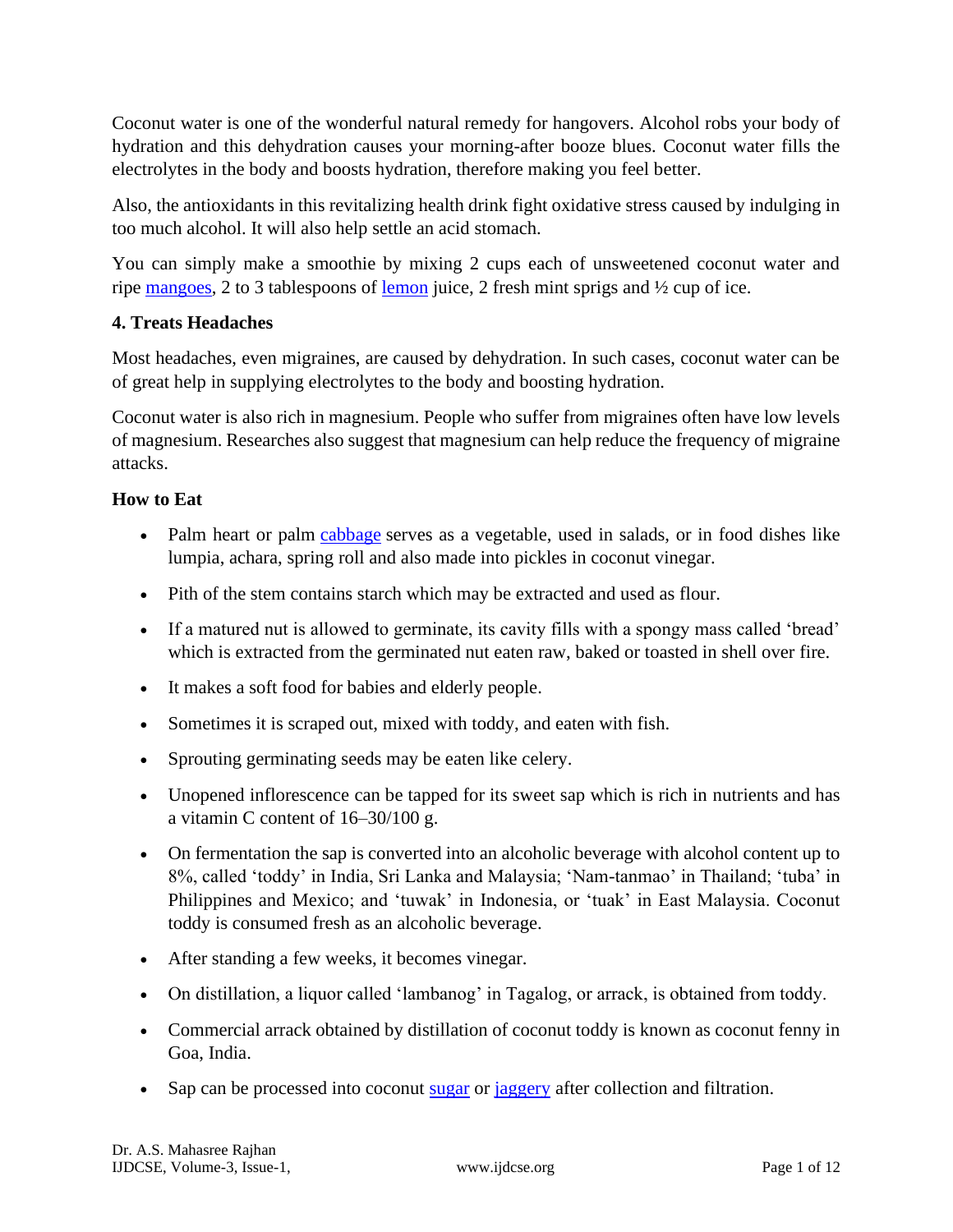- Filtrate is boiled down into sticky brown, thick syrup called coconut molasses.
- A technique developed by the Thailand Horticultural Research Institute produces granulated coconut sugar for use in instant coffee or tea.
- Sometimes the dark sugar is mixed with grated coconut for candy. Toddy was also used as a source of yeast.
- Coconut nectar is an extract from the young bud; a very rare type of nectar collected and used as morning breakfast drink in the islands of Maldives, and is reputed to have energetic power.
- A by-product, a sweet [honey–](https://www.healthbenefitstimes.com/honey/) like syrup called dhiyaa hakuru is used as a creamy sugar for desserts.
- Young, green coconut and mature, old coconuts are harvested and eaten.
- Fermented ripe nuts have a tough flesh that is sour and oily and some people enjoyed its special flavor.
- Sweet and fairly soft husk is chewed.
- Small nuts formed after the flower has set on trees of this variety are also eaten.
- Coconut water from young green coconuts makes a refreshing, nutritious drink chilled or otherwise and the young soft white meat is taken out and mixed with the coconut water and eaten.
- Coconut water is sold in plastic bags, canned, or frozen in Thailand.
- Meat from young coconuts is eaten separately as snack or in fruit salads or mixed with other ingredients in various dessert.
- Flesh is soft and spongy, making an excellent baby food.
- It is also used in confectioneries and in making pies.
- Macapuno is a freak coconut with soft, tender and jelly-like meat which fills up the whole nut cavity in Philippines.
- Macapuno is used in confectionery and bakery items, [ice-cream](https://www.healthbenefitstimes.com/ice-cream/) and fruit salads.
- Kernel meat from mature coconut is made into chips, desiccated coconut and grated coconut for extraction of coconut milk.
- Coconut chips are made from thinly sliced, dried matured coconut meat. They are usually served as snack food in parties.
- Fresh, grated coconut meat is packed and sold in plastic bags in local markets for immediate use.
- Grated coconut is used in confectioneries and bakery biscuits cakes and candies.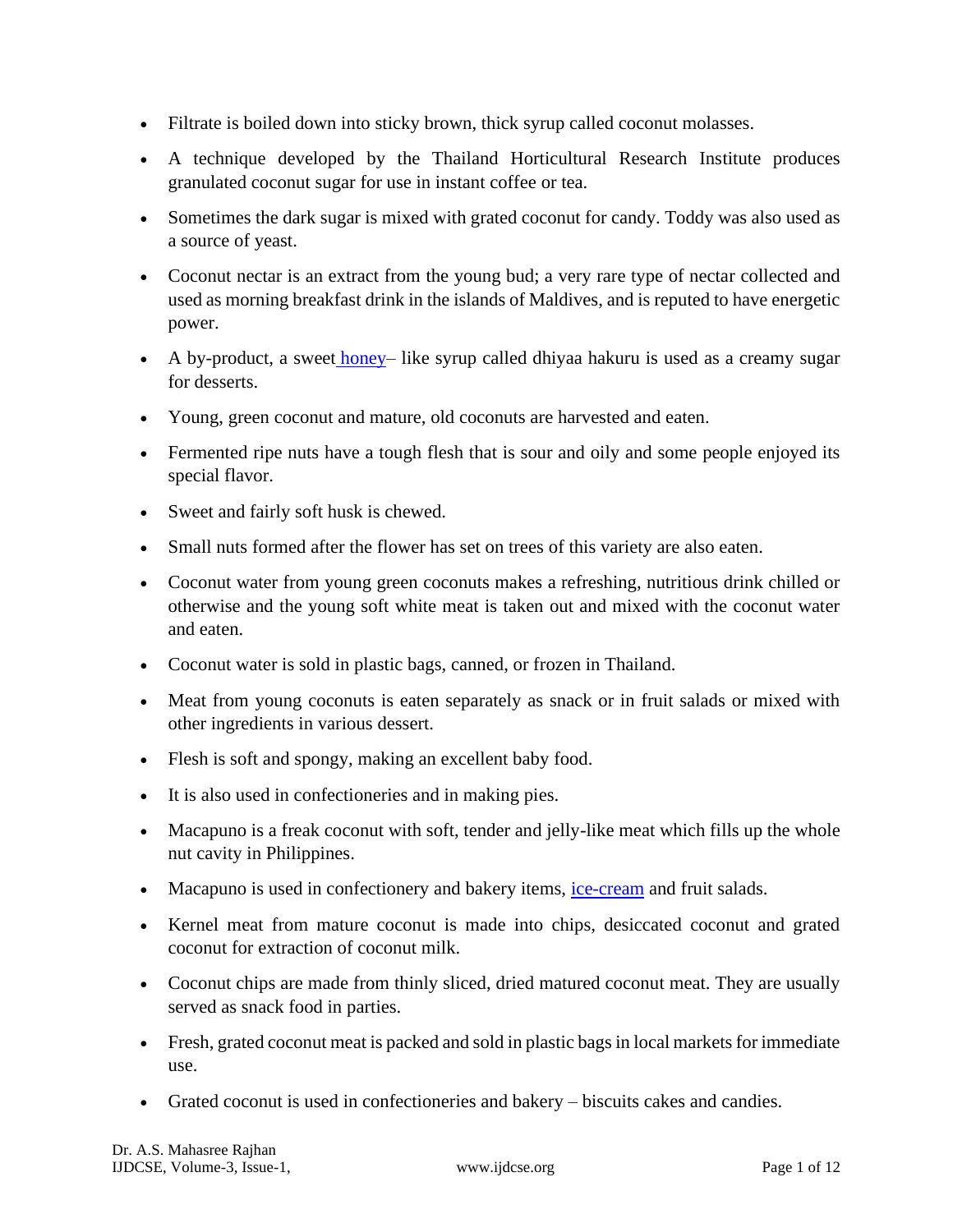- Bukayo is a popular dessert delicacy made from freshly grated coconut, molasses and [corn](https://www.healthbenefitstimes.com/corn/) syrup in Philippines.
- Grated coconut are pressed and filtered through a cloth to obtain the white rich, coconut milk.
- Coconut milk is extensively used in Asian and Pacific cuisine; in vegetable, prawn, fish, chicken, beef curries; laksa noodles; soups, cooked with rice to make Panama's famous arroz con coco; also cooked with taro leaves, and used in coffee as [cream.](https://www.healthbenefitstimes.com/cream/)
- Coconut milk mixed with other ingredients makes a very refreshing drink such as pina colada which is also available in cans in Philippines.
- Coconut jam is a mixture of coconut milk and [brown sugar,](https://www.healthbenefitstimes.com/brown-sugar/) commonly used as bread spread and dessert.
- Coconut [honey](https://www.healthbenefitstimes.com/honey/) is made from coconut milk and is a good substitute for honey and is used as bread spread.
- Coconut milk is used widely in various types of desserts: with red beans or green gram porridge; black glutinous rice dessert called pulut hitam in Malaysia; with [rice](https://www.healthbenefitstimes.com/health-benefits-of-rice/) or tapioca starch desserts; fruits like [jackfruit,](https://www.healthbenefitstimes.com/jackfruit/) bananas; root crops like [taro,](https://www.healthbenefitstimes.com/taro/) tapioca, [sweet potato,](https://www.healthbenefitstimes.com/sweet-potato/) and vegetables like [pumpkin.](https://www.healthbenefitstimes.com/pumpkin/)
- Desiccated coconut is the white dehydrated, shredded kernel meat of coconut, used mostly in a variety of edible food processing, including the production of confectionery and bakery products, canned and frozen foods and as a commercial and domestic cooking ingredient.
- Dessicated coconut is available in granular flakes or shredded form of varying sizes and shred lengths to match the need of confectionery, pastry or baking requirements.
- Coconut flour is the pulverized, clear white powdery, food grade residue from pressed and or solvent extracted, dehydrated coconut meat.
- A combination of 10 parts coconut flour to 90 parts wheat flour is used in the baking of bread and biscuits to increase the food's protein value.
- Coconut water can be fermented with brown sugar and yeast to obtain coconut vinegar.
- Coconut vinegar is used in the preservation of fruits and vegetables and the preparation of pickles, sauces, chutneys and other manufactured products.
- Nata de Coco, a popular gelatinous dessert is produced by brewing a species of the vinegar group of bacteria in sugared coconut water and coconut skim milk media.
- It is also used as an ingredient in the preparation of other desserts and confectionery.
- Coconut oil is the natural oil obtained from copra or fresh kernel meat.
- Copra can be made by smoke drying, sun drying, or kiln drying.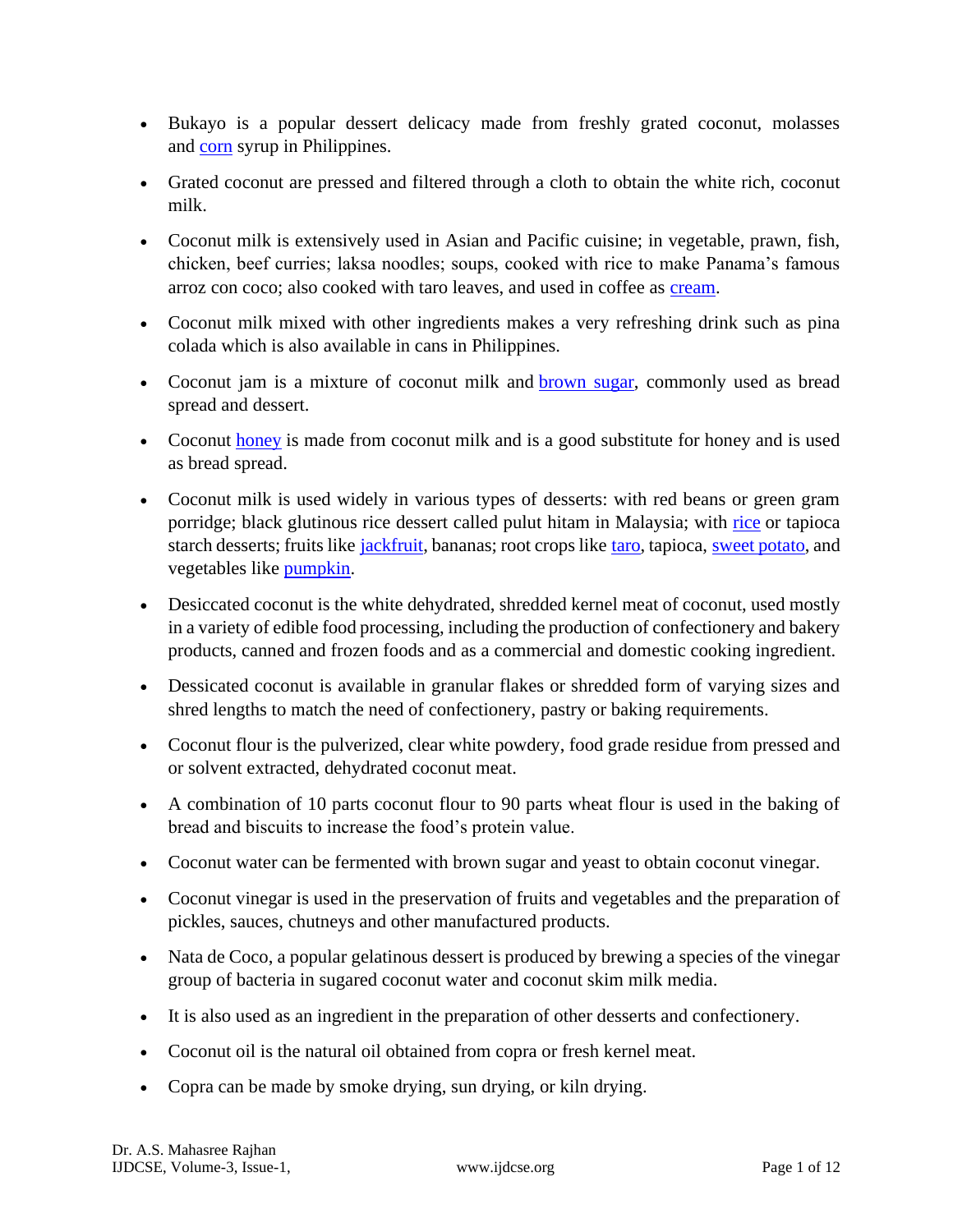- Edible grade of copra is consumed as a dry fruit and used for religious purposes in India.
- Copra is the dried kernel meat of a matured coconut and is eaten as emergency food in the Pacific islands.
- Coconut oil is commonly used in cooking, especially when frying.
- In communities where coconut oil is widely used in cooking, the unrefined oil is the one most commonly used.
- Coconut oil is normally used to flavor many South Asian curries.
- Coconut oil is usually made from copra and is used for home cooking and commercial food processing besides cosmetic, industrial, and pharmaceutical purposes.

### **13.4 Traditional uses and benefits of Coconut**

- Very young, immature, aborted coconut has been used in dysentery as an astringent mixed with opium and some flavoring material in Java, and as external applications for hemorrhoids, ulceration of the bone and ulcerative colitis and internally for fever in Peninsular Malaysia.
- Coconut water is supposed to be an antidote against choleric attack and a diuretic assisting in removal of irritant substances in the blood.
- It is considered as antiscorbutic and somewhat anthelmintic.
- Coconut water has been reported to be a tonic for the old and sick, to stop urinary infections and to be effective in treatment of kidney and urethral stones in India.
- Water from the young coconut has been used as a substitute for dextrose infusion in emergent situations during World War II and drank for diarrhea and vomiting.
- Santans (coconut milk) are commonly used as a vehicle for Malay medicaments internally used and externally applied.
- It is also found to be good on the skin as moisturizer.
- Gata (coconut milk) is employed for constipation in Philippines.
- Grated kernel meat with scraping of porcupine quills are burned together and the ashes administered as a remedy for cholera.
- Ash from burnt fruit stalks is used after confinement to protect against evil spirits.
- Kernel of young fruit mixed with other ingredients is sand-rubbed on stomach against diarrhea.
- Roots are considered antipyretic and diuretic.
- Roots are believed to be anti-blenorrhagic, anti-bronchitis, febrifugal, and anti-gingivitic.